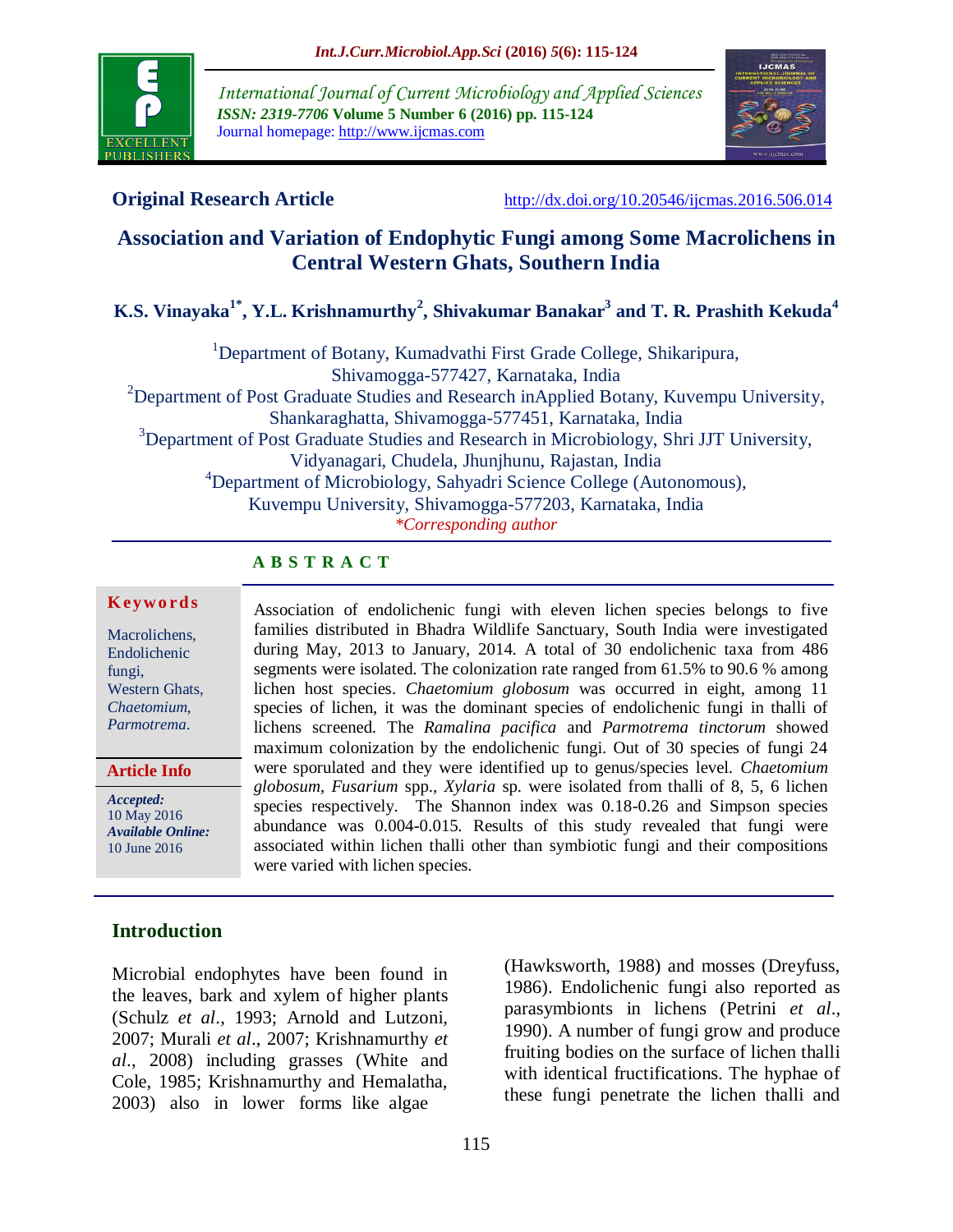form intimate union with cells of the algal symbiont (Ahmadjian, 1967). There are about 300 genera and 1000 species of obligatory lichenicolous fungi known which form parasitic, saprophytic, parasymbiotic and obligatory symbiotic mode of biological relationships on lichen species. Endolichenic fungi are fungi that live within their host plants causing any noticeable symptoms of disease (Hawksworth and Hill, 1984). These are distinct from lichen mycobionts or any other previously recognized fungal associates of lichens. They represent the same major lineages of Ascomycota as do fungal endophytes, largely parallel the high diversity of endophytes from the arctic to the tropics (Arnold *et al*., 2009). For about 32 taxa of endophytic fungi with 14 ascomycetes, 16 hypomycetes, each of coelomycete and yeast were reported (Wen-Chao *et al*., 2007). *Scopyleriopsis* was distributed in all 6 species of macrolichens. About 70 cultures of black fungi belong to Chaetothriomycetidae and Dothideomycetidae from 14 different species of lichen thalli, they showed that some lineages of black fungi can opportunistically grow on lichens (Harutyunyan *et al*., 2008). A recovery of endolichenic fungi from tissue segments of lichen thalli showed that these fungi not found on surface sterilized lichen thalli (Arnold *et al*., 2009). The colonization of fungi was considered environmental contaminants (Frankland, 1974). Fungi belong to soil and litter symbiosis or pathogenic also isolated from fruticose lichens which were symbionts or pathogens of higher plants and lichens inhabiting fungi (Petrini *et al*., 1990). Although there are several studies on endophytic microorganisms of higher plants, very few studies were carried out on the isolation of endolichenic fungi from the lichen thallus in India (Suryanarayanan *et al*., 2005). Therefore, we have examined some lichen species for isolation of endolichenic fungi

from the internal tissues of macrolichens which commonly occur in forests of Bhadra Wildlife Sanctuary, Southern India.

# **Materials and Methods**

## **Sampling of Lichens**

A total of eleven lichen specimens were collected from different habitats of Bhadra wildlife sanctuary,  $(75^015'$  and  $75^050'$  E to 13°25<sup>'</sup> and 13°50' N) Karnataka, Southern India (Table 1). Apparently healthy looking lichen thalli were brought to the laboratory, in paper bags stored in refrigerator and processed within 24 hours. The lichen specimens were identified by using the manual (Awasthi, 1988). These lichen samples are stored in the herbarium of Department of Applied Botany, Kuvempu University, Karnataka, India.

## **Isolation of Endolichenic Fungi from Lichen Thalli**

Surface sterilization of lichen thalli was performed using the modified method (Guo *et al*., 2003). Healthy looking thalli of each lichen specimens were cleaned in tap water to remove dirt and then thoroughly washed under running tap water. These lichen thalli were surface sterilized by consecutive immersion for one minute in 75% ethanol, 3 minute in 2% Sodium hypochlorite and 3 seconds in 75 % ethanol and washed several times with sterile distilled water. The thalli were surface dried with sterile paper and cut into 1cm sized lichen segments and then plated on nutrient medium consisted of 2% malt extract, 0.4 yeast extract and 2% agar to which 50mg/l chlortetracyline used as antibacterial antibiotic (Petrini *et al*., 1990). The plates were incubated at  $25^{\circ}$ C $\pm$  2 for 10-15 days under Philips fluorescent tube light for 12/12 h day and night alternate light conditions. They were examined regularly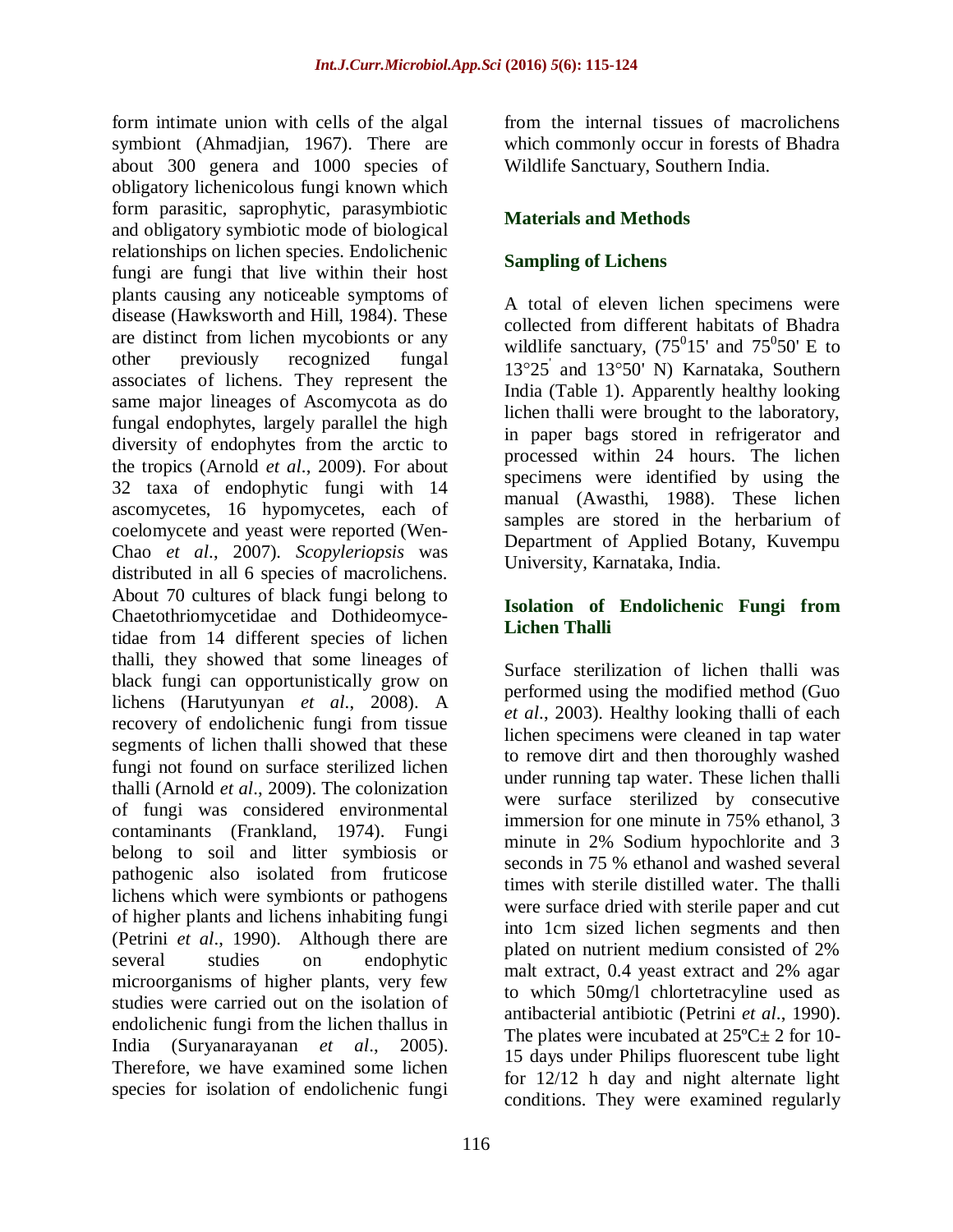and colonies developed were transferred immediately to new petri dishes with PDA medium for identification. Sterilized tissue segments were pressed down on to the surface of PDA medium to check back the efficacy of surface sterilization procedure and to confirm endolichenic isolations only from internal tissues of lichen segments. Absence of growth of any fungi on the medium confirmed that surface sterilization procedure was effective in removing the surface fungi as reported in a previous study (Schulz *et al*., 1993). Morphology of subcultures on PDA were examined periodically and identified when isolates were sporulated (Domsch and Gams, 1972; Nagamani *et al*., 2006 ). The fungal cultures that failed sporulation even after two months of incubation were named as mycelia sterilia (Schulz *et al*., 1993). Pattern of fungal association with lichens on nutrient rich and poor media was also done in order to understand influence of different medium on fungal growth. The surface sterilized lichen segments were incubated on 3 such media *viz*., PDA (Dextrose-20g, Agar- 15g, potato 200g/ 1000 ml pH-5.6±0.2), MYA (Malt extract-10g, Yeast extract- 4g, Glucose-4g and Agar 5g pH-7.5±0.2) and CZA  $(Sucrose-30g, NaNO<sub>3</sub>-3g, K<sub>2</sub>HPO<sub>4</sub>-1g, KCl-$ 0.5g, MgSO4.7H2O-0.01g, Agar-15g, distilled water 1000ml, pH  $6.2\pm0.3$ ). Incubation conditions maintained were as mentioned earlier.

## **Data Analysis**

The Relative Frequency (RF %) of occurrence of endolichenic fungi was calculated as the total number of taxon divided by the total number of taxa obtained from lichen thalli incubated (Arnold *et al*., 2009). The Shannon-Weiner diversity index (H') was calculated according to the formula  $H = \sum$  pi x lnpi to asses species richness and Simpson diversity index (D') was calculated

according to the formula  $D' = 1/\sum (pi)^2$ , where  $k$  is the total number of fungal species and *pi* is the proportion of individual that species *i* contributes to the total (Pielou, 1975). Simpson index was calculated to understand species diversity of endolichenic fungi occurred in lichen thalli.

#### **Results and Discussion**

A total of 30 different endolichenic fungal species were recovered from 11 species of foliose and fruticose lichens (Table 2). Twenty four species of fungi have produced fructifications in culture and have been identified to genus or species level and rest were categorized as sterile forms (Table 3). The high colonization rate (61.5-90.6%) of endolichenic fungi was observed among eleven lichen species in this study. Maximum colonization rate was observed in *Parmotrema cristiferum* (90.6%) and *P. reticulatum* (90.3%) and moderate in *Cladonia fruticulosa* (61.5%). Among the 30 isolates, 24 species were identified in that most of them were belonging to ascomycota and all other isolates categorized as *Mycelia sterilia* (6). A moderate to high per cent of endolichenic fungi occurred in this study from eleven species of macrolichens. After a thorough surface sterilization protocol, and incubation, all the fungi expressed from the cut ends of the thalli. This is confirmed as sterilized thalli were pressed on to the medium to check back the possibility of contaminants on the surface of thallus to know effectiveness of surface sterilization.

The fungal species associated with thalli of lichen species such as *Chaetomium globosum* (8 species of lichens), *Cladosporium cladosporioides* (5), *Colletotrichum dematium* (5), *Fusarium heterosporum* (4), *Phoma* sp. (3) and *Xylaria* (6). C*. globosum s*pecies showed high rate of relative frequency in the lichen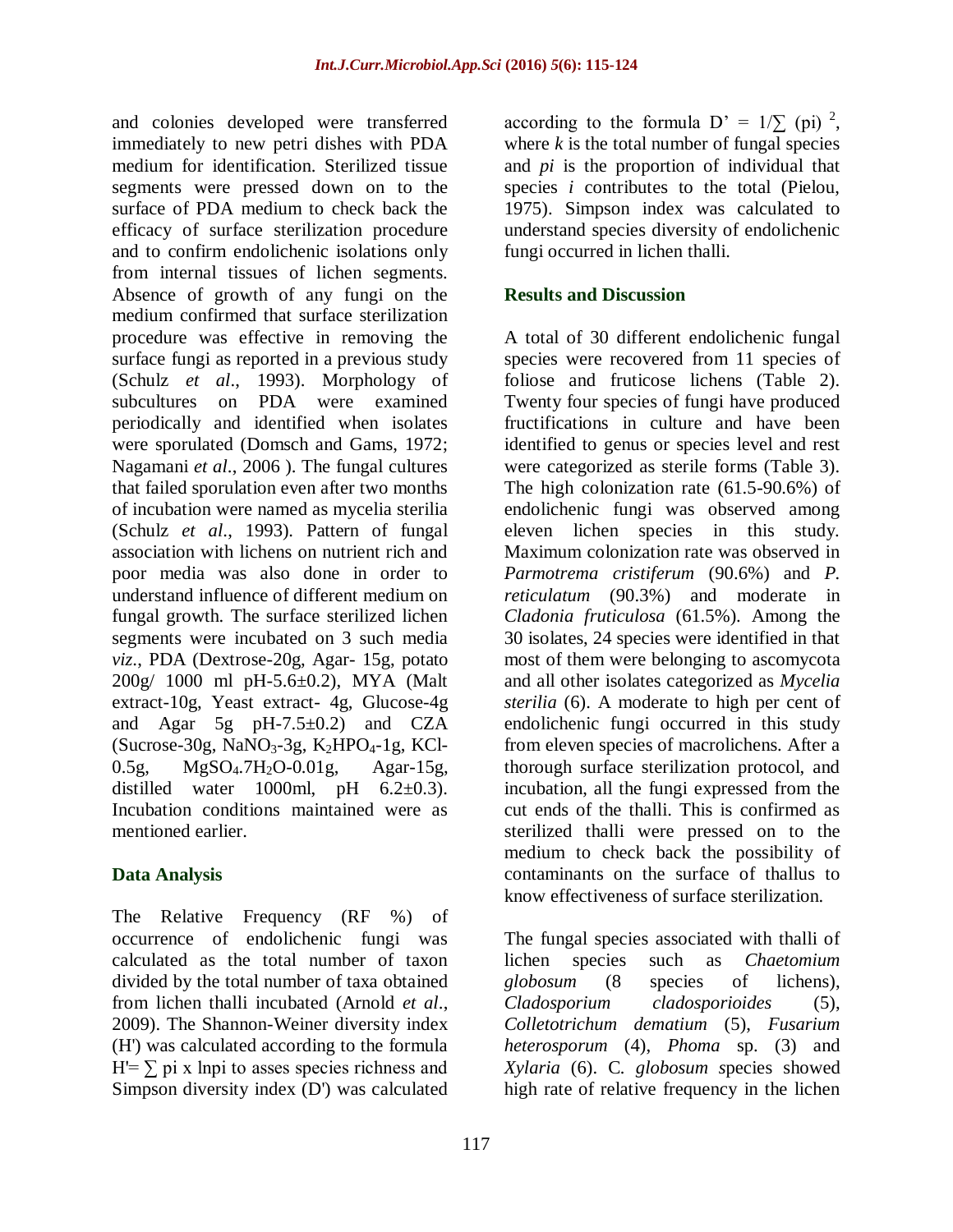host where as *Parmotrema* sp. as evidenced by maximum number of isolates of endolichenic fungi (12.82 %). Endolichenic fungi grew on different nutrient rich and poor media showed that there is no much variation in the appearance of colonies as well as density of sporulation or occurrence of some different strains. However MYA influenced expression of more number of colonies (77) than PDA (69) and CZA (65). Per cent occurrence varied from 0.5 to 50 on all three media (Table 4). Shannon diversity index showed higher value in *Parmotrema reticulatum* (0.26) and lower in *Parmotrema tinctorum* (0.18). Simpson's index also showed species abundance higher in *Parmotrema reticulatum* (Figure1). It is a fact that lichen species such as *P. reticulatum* and *P. tinctorum* harbored about 90% of endolichenic fungi. This data was based on number of segments encountered with these fungi against total number of segments incubated.

The terms lichenicolous or endolichenic fungi are different because of their occurrence or association on surface or within tissues of internal parts. Some researchers claim the term endolichenic because they isolated from internal tissues (Petrini *et al*., 1990; Suryanarayanan *et al*., 2005) and others isolated endolichenic fungal strains that lived along in the lichen thallus *Pseudocephaelaria* sp. *Usnea* sp. and *Parmotrema* sp. (Kannangara *et al*., 2009). The associations of fungi other than their obligate mycobiont also existed. Experimental evidence demonstrates that these endolichenic fungi distinctly different from lichenicolous fungi (Suryanarayanan *et al*., 2005; Girlanda *et al*., 1997; U'Ren *et al*., 2009). Lichenicolous fungi are lichen forming fungi which are one of the important components of symbiosis (Hawksworth and Hill, 1984). Some of the fungi isolated in this study from lichen host may also represent lichenicolous fungi. The

researcher, he reported that the Shannon-Weiner diversity index was 0.48-1.85 (Wen-Chao *et al*., 2007). In the present study, the results had showed the higher diversity between the lichen species. In a study, isolation of about 506 species of endolichenic fungal species from 17 lichen

Shannon index is employed to evaluate and compare the diversity of fungal community between different lichen species. One of the

species was carried out and it was illustrated that some fungi were surface colonizers and rests were true endophytes (Petrini *et al*., 1990). The colonization rate of endolichenic fungi from lichens such as *Parmelia taractica* (90%) and *Peltigera praetextata* (70%) was reported (Girlanda *et al*., 1997). Several authors have suggested that lichenicolous or parasymbiotic fungi are especially diverse in tropical forests (Frohlich and Hyde, 1999; Arnold *et al*., 2000). One of the researcher, he recovered 24 endolichenic fungi from five corticolous lichens such as *Dirinaria picta, Heterodermia diademata, Physcia aipolia, Pyxine cocoes* and *Roccella montagnei* and he concluded that these fungi are not contaminants (Suryanarayanan *et al*., 2005). Endolichenic fungi have an intimate association and live in the thalli of lichens that are analogous to plant endophytic fungi (Arnold and Lutzoni, 2007). In a recent study on lichen thalli through surface sterilization, the endolichenic fungi occurred within tissues rather than upon lichen thalli. Scanning electron microscopy results of six lichen thalli made no evidence of extra spores within the lichen thalli. The anatomical studies confirmed that endolichenic fungi associated with green algal photobiont layer (Arnold *et al*., 2009).

The investigation of this study revealed that association of *C. globosum, C. cladosporioides, C. dematium, Fusarium*  spp.*, Phoma* sp. *and Xylaria* sp., are other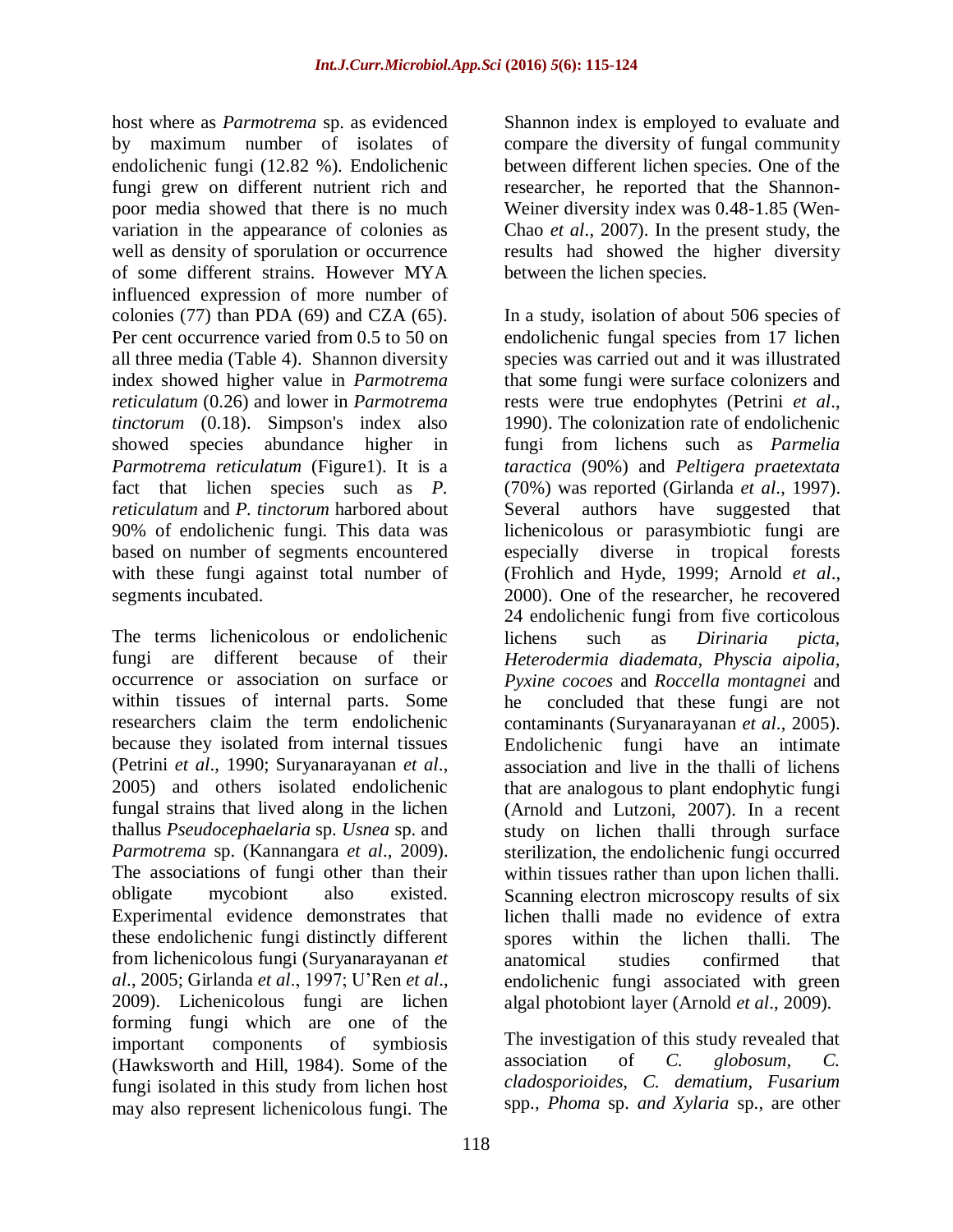than lichenicolous fungi with lichen thalli collected from forests. These endolichenic fungi may assist in lichen thallus formation and growth also act as antagonistically against insect herbivores. Some endophytic microorganisms were characterized known to produce secondary metabolites are of

valuable pharmaceutical substance which are having biotechnological and industrial interest (Culberson, 1969; Strobel and Long, 1996). Results of several studies demonstrated that lichen associated fungi are a good resource for new bioactive natural products.

| <b>Lichens</b>                         | Family          | Form      | <b>Habitat</b>    |  |
|----------------------------------------|-----------------|-----------|-------------------|--|
| Cladonia fruticulosa Kremp.            | Cladoniaceae    | Fruticose | Terricolous       |  |
| Heterodermia dendritica (Pers.) Poelt. | Physciaceae     | Foliose   | Corticolous       |  |
| H. incana (Stirton) D.D.Awasthi        | Physciaceae     | Foliose   | Corticolous       |  |
| Parmotrema reticulatum (Taylor) Choisy | Parmeliaceae    | Foliose   | <b>Saxicolous</b> |  |
| P. tinctorum (Despr.ex Nyl.) Hale      | Parmeliaceae    | Foliose   | Corticolous       |  |
| P. cristiferum (Taylor) Hale           | Parmeliaceae    | Foliose   | Corticolous       |  |
| Ramalina arabum (Ach.) Meyen & Flot.   | Ramalinaceae    | Fruticose | Corticolous       |  |
| R. pacifica Asahina                    | Ramalinaceae    | Fruticose | Corticolous       |  |
| Teloschistes flavicans (Sw.) Norm.     | Teloschistaceae | Fruticose | Corticolous       |  |
| Usnea stigmatoides G. Awasthi          | Parmeliaceae    | Fruticose | Corticolous       |  |
| U. galbinifera Asahina                 | Parmeliaceae    | Fruticose | Corticolous       |  |

#### **Table.1** Lichens studied for isolation of endolichenic fungi

#### **Table.2** Colonization of endolichenic fungi in eleven species of lichens

| <b>Lichen species</b>   | No. of<br>tissue<br>segments | No. of<br>isolates | <b>Colonization</b><br>rate $(\% )$ |
|-------------------------|------------------------------|--------------------|-------------------------------------|
| Cladonia fruticulosa    | 13                           | 8                  | 61.5                                |
| Heterodermia dendritica | 20                           | 16                 | 80.0                                |
| H. incana               | 26                           | 21                 | 80.8                                |
| Parmotrema reticulatum  | 31                           | 28                 | 90.3                                |
| P. tinctorum            | 120                          | 90                 | 75.0                                |
| P. cristiferum          | 64                           | 58                 | 90.6                                |
| Ramalina arabum         | 46                           | 41                 | 89.1                                |
| R. pacifica             | 98                           | 83                 | 84.7                                |
| Teloschistes flavicans  | 11                           | 8                  | 72.7                                |
| Usnea stigmatoides      | 29                           | 20                 | 68.9                                |
| U. galbinifera          | 36                           | 28                 | 77.7                                |
| Total                   | 486                          | 409                |                                     |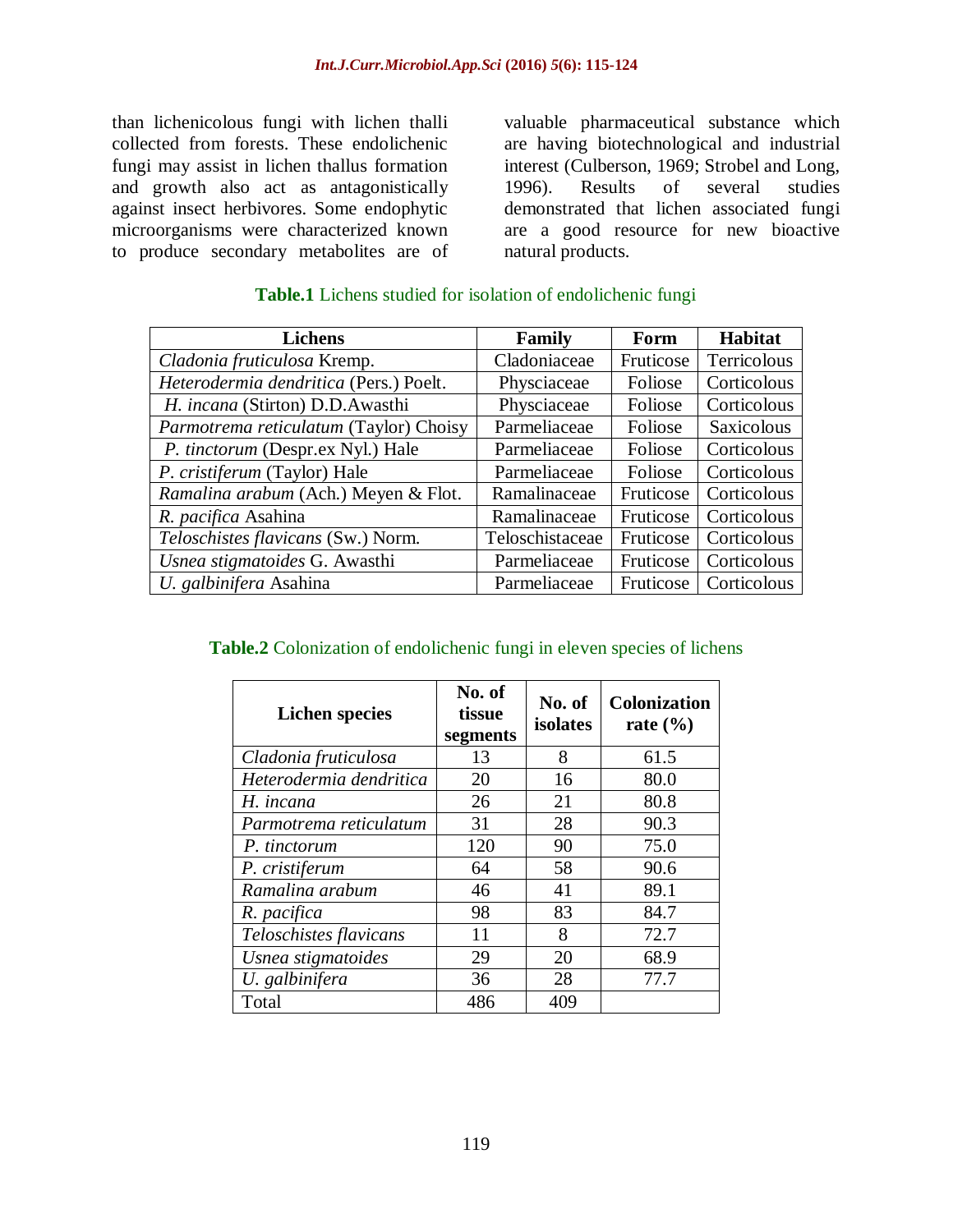#### *Int.J.Curr.Microbiol.App.Sci* **(2016)** *5***(6): 115-124**

| Sl.<br>No.     | <b>Fungal species</b>                             | $CI$ | Hd  | Hi             | Pr   | Pt   | Pc             | Ra   | <b>Rp</b>      | <b>Tf</b> | Us  | Ug   |
|----------------|---------------------------------------------------|------|-----|----------------|------|------|----------------|------|----------------|-----------|-----|------|
| $\mathbf{1}$   | Alternaria alternata (Fr.)<br>Keissler            | 2.6  |     |                | 12   | 10.6 |                |      |                |           |     |      |
| $\overline{2}$ | Aspergillus niger Van. Tieghem                    |      |     |                |      |      | 9.3            | 7.6  |                | 3.6       |     | 14.5 |
| 3              | Chaetomium globosum Kunze<br>& Schm               | 4.0  | 1.8 |                | 8    | 6.4  | 3.2            |      | 12.2           | 2.2       | 6   |      |
| $\overline{4}$ | C. elatum Kuze                                    |      |     |                | 10   |      |                | 7.6  |                |           |     | 5.8  |
| $\overline{5}$ | Chaetomium sp.                                    |      |     | $\overline{5}$ | 30   | 16   | 14             | 11.5 | 9.8            |           |     |      |
| 6              | Colletotrichum dematium (Fr.)<br>Grove            |      | 4.3 |                |      | 3.5  |                | 4.6  | 8.1            |           | 6   |      |
| $\overline{7}$ | Cladosporium cladosporioides<br>(Fres.) de vries. |      |     | 6.6            |      |      |                | 11.5 |                | 11        | 18  | 9.6  |
| 8              | Chalara sp.                                       |      |     |                | 9.2  |      |                | 7.6  |                |           | 18  |      |
| 9              | Curvularia lunata (Wakker)<br>Boedijn             |      | 5.2 |                |      |      |                |      | 12.2           |           | 12  |      |
| 10             | Fusarium heterosporum Nees<br>ex Fr.              | 2.6  |     |                |      |      | 5.6            |      | 7.5            |           |     | 5.8  |
| 11             | F. lateritium Nees ex Fries                       |      | 13  | 10             |      |      |                | 11.5 |                | 11        | 12  |      |
| 12             | F. solani (Mart.) Sacc.                           |      |     |                | 20   |      | 14             |      | 4.4            |           | 9   |      |
| 13             | Hypoxylon sp.                                     | 8    |     |                | 10   |      |                |      |                |           |     |      |
| 14             | Phoma sp.                                         |      |     | 10             |      | 9.1  |                |      |                | 2.2       |     |      |
| 15             | P. leveillei Boerema & Bollen                     | 8    | 6.5 |                | 20   |      |                | 9.2  |                |           |     |      |
| 16             | Phialophora verrucosa Medlar.                     |      |     | 10             |      |      |                |      | 6.1            |           |     | 2.4  |
| 17             | Penicillium chrysogenum<br>Thom.                  |      | 8.6 |                | 15   |      |                |      |                |           | 9   |      |
| 18             | Pestalotiopsis hypodermia<br>(Niessl) Steyaert    |      |     |                | 5.2  | 3.2  |                |      |                | 1.2       |     |      |
| 19             | Rhizoctonia solani Kuhn.                          |      |     | 2.8            |      |      | 9.3            |      |                |           | 7.2 |      |
| 20             | Trichoderma viride Per. ex<br>Fries               | 1.6  |     |                |      | 7.1  |                | 15.3 |                |           | 7.2 |      |
| 21             | Thielavia sp.                                     |      | 6.5 | 6.6            |      |      |                |      |                |           |     |      |
| 22             | T.basicola (Berk. & Br.) Zopf.                    |      |     |                | 15   |      |                | 6.5  |                |           |     | 5.8  |
| 23             | Xylaria sp.                                       | 2.0  |     |                | 12   |      | 4.6            | 7.6  |                | 5.5       |     | 2.0  |
| 24             | X. vaporaria Berk.                                |      |     |                | 17.1 |      | 7              | 15.3 | 8.1            |           |     |      |
| 25             | Mycelium Sterile-1                                |      | 8.6 | $\overline{4}$ |      | 6.4  |                | 15.3 |                |           |     | 3.6  |
| 26             | Mycelium Sterile -2                               | 2.6  |     |                | 17.1 |      |                |      | $\overline{7}$ |           |     |      |
| 27             | Mycelium Sterile -3                               |      | 8.6 |                |      |      |                |      |                | 3.6       | 5.1 |      |
| 28             | Mycelium Sterile -4                               |      | 5.2 | 5              |      |      |                |      |                | 1.8       | 2.7 |      |
| 29             | Mycelium Sterile -5                               | 2.6  |     | 6.6            |      |      |                |      | 6.5            |           |     |      |
| 30             | Mycelium Sterile -6                               |      | 13  |                | 24   |      | $\overline{7}$ |      | 4.4            | 2.2       |     | 7.2  |

# **Table.3** RF (%) of endolichenic fungi isolated from lichen species

(Cl- *C.fruticulosa*, Hd- *H.dendritica*, Hi- *H.incana*, Pr*- P.reticulatum*, Pt- *P.tinctorum,* Pc*- P.cristiferum,*  Ra*- R.arabum,* Rp*- R.pacifica,* Tf*- T.flavicans,* Us*- U.stigmatoides,* Ug- *U.galbinifera)*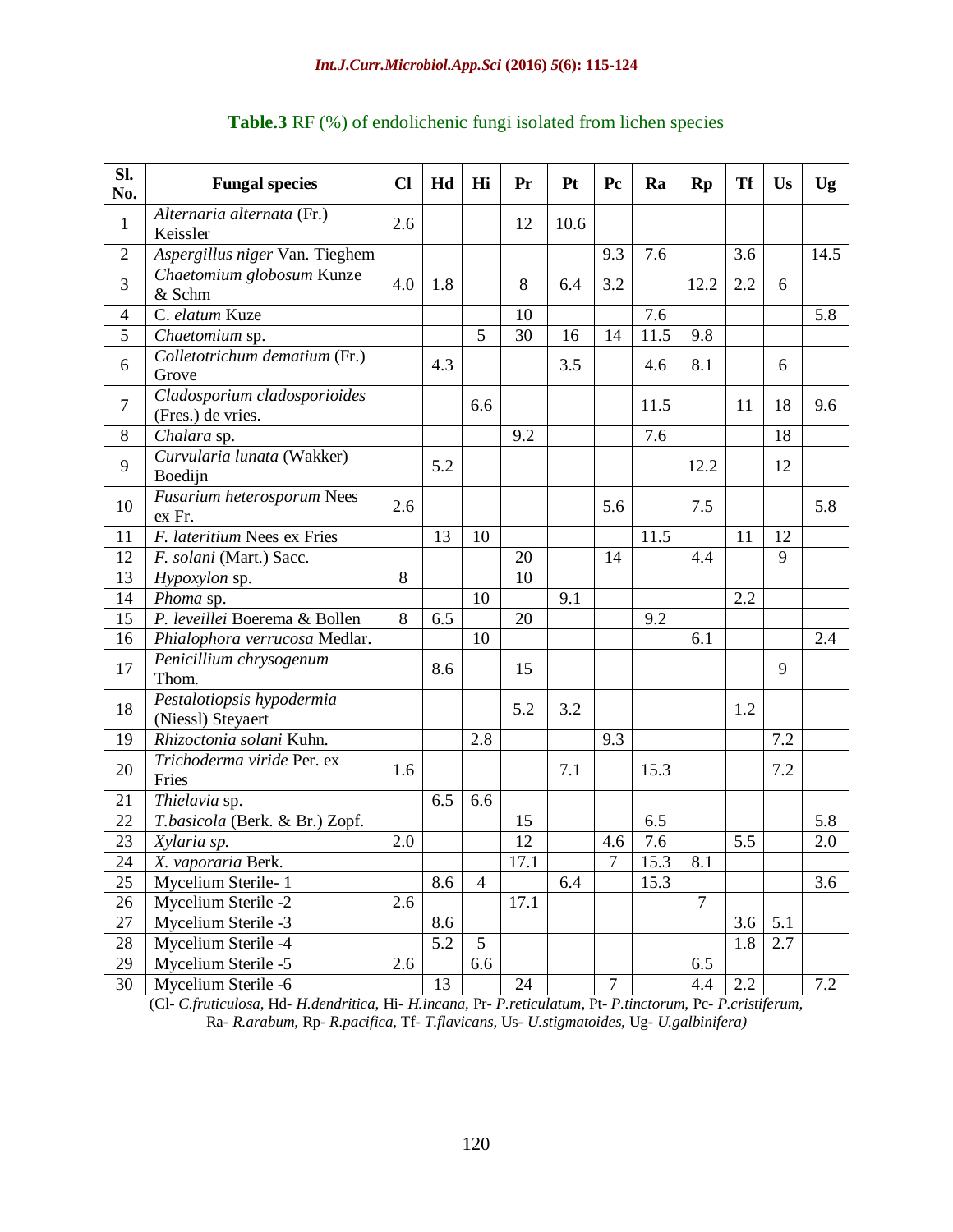| a) Fungal species            | MYA (%) | PDA $(\% )$ | CZA(%)                   |
|------------------------------|---------|-------------|--------------------------|
| Alternaria alternate         | 2.0     | 1.0         | 1.0                      |
| Aspergillus niger            | 2.5     | 2.5         | 1.0                      |
| Chaetomium globosum          | 0.5     | 1.0         | $\overline{\phantom{0}}$ |
| Colletotrichum dematium      |         | 1.0         |                          |
| Cladosporium cladosporioides | 12.5    | 1.0         | 1.0                      |
| Curvularia lunata            |         | 1.0         |                          |
| Fusarium heterosporum        | 0.5     |             | 0.5                      |
| Hypoxylon sp.                |         |             | 0.25                     |
| Penicillium chrysogenum      | 50.0    | 50.0        | 37.5                     |
| Penicillium sp.              |         | 0.5         | 0.75                     |
| Pestalotiopsis hypodermia    | 30.0    | 30.0        | 25.0                     |
| Trichoderma viride           | 42.5    | 35.0        | 32.5                     |
| Xylaria sp.                  |         | 2.0         |                          |
| Mycelium Sterile-1           | 0.50    |             |                          |
| Mycelium Sterile -2          | 0.75    | 0.25        | 1.0                      |
| Mycelium Sterile -3          | 1.0     |             |                          |
| Mycelium Sterile -4          | 0.75    | 0.5         | 2.0                      |
| Mycelium Sterile -5          |         | 1.0         | 2.0                      |
| Mycelium Sterile -6          |         | 2.0         |                          |
| b) Total isolates            | 77      | 69          | 65                       |

**Table.4** Influence of different nutrient media on pattern of endolichenic fungal isolation

MYA- Malt Yeast extract Agar, PDA- Potato Dextrose Agar, CZA- Czapek Dox Agar



## Fig.1 Shannon and Simpson diversity index studied in eleven species of lichens

The endolichenic fungi like *Pestalotiopsis* sp. known to produce antifungal metabolites such as ambuic acid and torreyanic acid from lichen *Clavaroids* sp. (Ding *et al*.,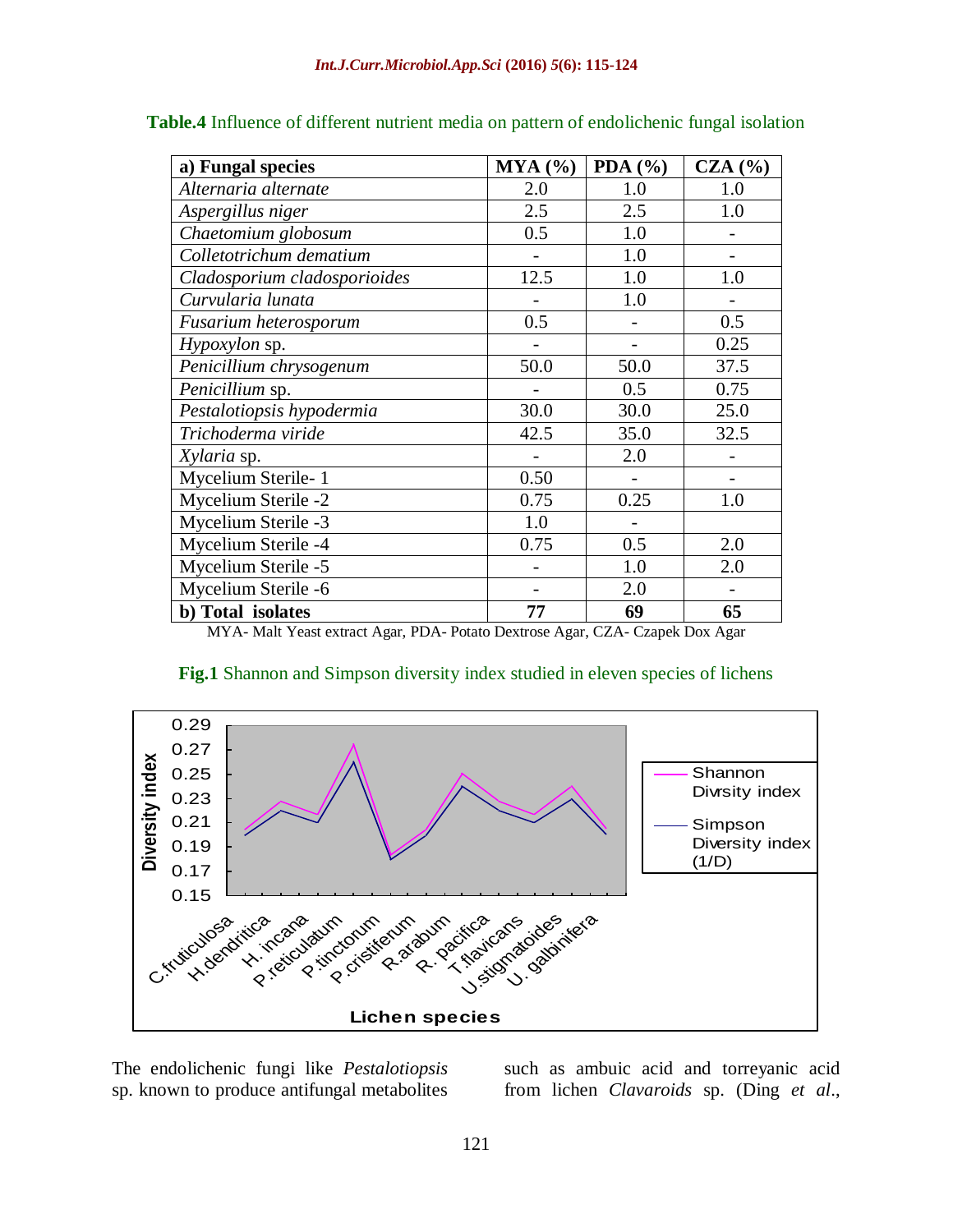2009). Endolichenic fungal strains isolated from lichen thalli *Pseudocephellaria* sp., *Parmotrema* sp. and *Usnea* sp. showed antifungal activities against common plant pathogenic fungi. They were also capable of utilizing the substrates by producing specific enzymes (Pielou, 1975). An unidentified lichenicolous strain LL-RB 0668 yielded lichenicolous A and B which are Bisnapthopyrones (He *et al*., 2005). An endolichenic fungus *Neurospora terricola* produce allenyl phenyl ethers and alkynyl phenyl ethers (Zhang *et al*., 2009). Antifungal activity of a lichenicolous fungus against *Collectrichum acutatum* of hot pepper also established (Wei *et al*., 2008). One of the researcher, he isolated obligate lichenicolous fungi associated with *Parmelia taractica* and *Peltigera praetextata* in Italy and he found that, the clear host specificity of some mycobionts with lichens (Girlanda *et al*., 1997).

In conclusion, the association of endolichenic fungi was reported in many parts of the world from wide variety of host plants from cryptogams to higher plants. Association of endolichenic fungi is of quite interesting type of host-fungal interactions. As the lichens composed of mutual relationship, these non-obligatory endolichenic fungal presence in lichen thalli attracts further study regarding lichen-fungi inter-relationship and their significance in symbiosis, parasitism or they use lichen thalli as refugia.

# **Acknowledgements**

The authors would like to thank University Grants Commission, New Delhi, for financial assistance, Chairman, Department of Applied Botany, Kuvempu University for providing the lab facilities. We are thankful to Dr. D.K Upreti and Nayaka S. National Botanical Research Institute (NBRI),

Lucknow, U.P, India for their co-operation during lichen identification and encouragement to carryout the study.

# **References**

- Ahmadjian, V. 1967. The lichen symbiosis. Blaisdell, Waltham, Toronto, London. Pp 152.
- Arnold, A.E., Jolanta, M., Lindsay, K.H., Snehal, D.S., Paul, G., Amanda, W., Valerie, H., Frank, K., Lutzoni, F. 2009. A phylogenetic estimation of trophic transition networks for ascomycetous fungi: Are lichens cradles of symbiotrophic fungal diversification? *Systematic Biol.,* 58: 283-297.
- Arnold, A.E., Lutzoni, F. 2007. Diversity and host range of foliar fungal endophytes: are tropical leaves biodiversity hotspots. *Ecol.,* 88: 541- 549.
- Arnold, A.E., Maynard, Z., Gilbert, G.S., Coley, P.D., Kursar, T.A. 2000. Are tropical fungal endophytes hyper diverse? *Ecol. Lett.,* 3: 267-274.
- Awasthi, D.D. 1988. A key to the macrolichen of India and Nepal. *J. Hattori Bot. Lab.,* 65: 207-302.
- Culberson, C.F. 1969. Chemical and Botanical guide to lichen products. University of North Carolina Press, Chapel Hill. Pp 628.
- Ding, G., Li, Y., Fu, S., Liu, S., Wei, J., Che, Y. 2009. Ambuic acid and Torreyanic acid derivatives from the endolichenic fungus *Pestalotiopsis* sp. *J. Natural Products,* 72: 182-186.
- Domsch, K.H., Gams, W. 1972. Fungi in Agricultural Soils. London: Longmans Green. Pp 290.
- Dreyfuss, M.M.. 1986. Neue Erkenntnisse aus einem pharmakologischen Pilzscreening. *Sydowia,* 39: 22-36.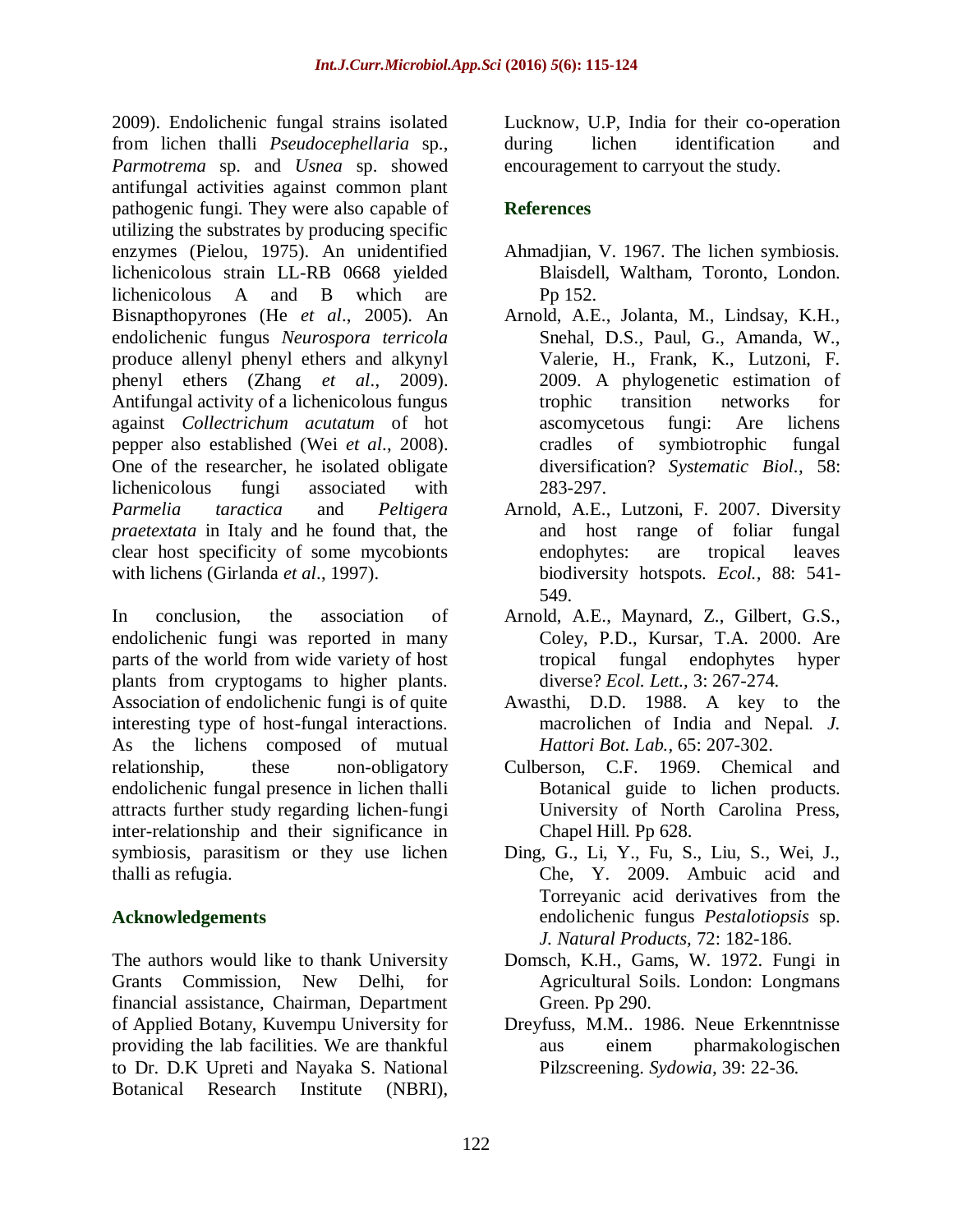- Frankland, J.C. 1974. Decomposition of lower plants. In: Biology of plant litter decomposition. Dickinson, C.H., Pugh, G.J.F. (Ed). Academic press, London. Pp 3-36.
- Frohlich, J., Hyde, K.D. 1999. Biodiversity of palm fungi in tropics: are global fungal diversity estimates realistic? *Biodiversity and Conservation,* 8: 997- 1004.
- Girlanda, M., Isocrono, D., Luppi-Mosca, A.M. 1997. Two folose lichen asmicrofungal ecological niches. *Mycologia ,* 89: 531-536.
- Guo, L.D., Huang, G.R., Wang, Y., He, W.H., Zheng, W.H., Hyde, K.D. 2003. Molecular identification of white morphotype strains of endophytic fungi from *Pinus tabulaeformis*. *Mycol. Res.,* 107: 680-688.
- Harutyunyan, S., Muggia, L., Grube, M. 2008. Black fungi in lichens from seasonally arid habitats. *Studies in Mycol.,* 61: 83-90.
- Hawksworth, D.L. 1988. The variety of fungal-algal symbioses,their evolutionary significance and the nature of lichens. *Botonical J. Linnean Society,* 96: 3-20.
- Hawksworth, D.L., Hill, D.J. 1984. The lichenforming fungi. Blackie, USA: Chapman and hall, New York. Pp 1- 157.
- He, H., Bigelis, R., Yang, H.Y., Chang, L., Singh, M.P. 2005. Lichenicolins A and B, new bisnaphthopyrones from an unidentified lichenicolous fungus, strain LL-BB0668. *Journal of Antibiotics* 58: 731-736. Kannangara, B.T.S.D.P., Rajapaksha, R.S.C.G., Paranagama, P.A. 2009. Nature and bioactivities of endolichenic fungi in *Pseudocyphellaria* sp., *Parmotrema* sp. and *Usnea* sp. at Hakgala montane forest in Sri Lanka. *Lett. Appl. Microbiol.,* 48: 203-209.
- Krishnamurthy, Y.L., Hemalatha, T.V. 2003. Isolation of Endophytic fungi from some grasses. *J. Mycol. Plant Pathol.,* 33: 305-306.
- Krishnamurthy, Y.L., Naik, S.B., Shashikala, J. 2008. Fungal communities in herbaceous medicinal plants from the Malnad region, Southern India. *Microbes and Environ.,* 23: 24-28.
- Murali, T.S., Suryanarayanan, T.S., Venkatesan, G. 2007. Fungal endophyte communities in two tropical forests of southern India: diversity and host affiliation, *Mycol. Progress,* 6: 191- 199.
- Nagamani, A., Kunwar, I.K., Manoharachary, C. 2006. Handbook of Soil Fungi*.* I.K. International Pvt. Ltd. New Delhi. Pp 1-477.
- Petrini, O., Hake, U., Dreyfuss, M.M. 1990. An analysis of fungal communities isolated from fruticose lichens. *Mycologia,* 82: 444-451.
- Pielou, E.C. 1975. Ecological Diversity. John Wiley and Sons Inc. Pp1-75.
- Schulz, B., Wanke, U., Draenger, S., Aust, H.J. 1993. Endophytes from herbaceous plant and shrubs: effectiveness of surface sterilization methods. *Mycol. Res.,* 97: 1447-1450.
- Strobel, G.A., Long, D.M. 1996. Endophytic microes embody pharmaceutical potantial. *American Soc. Microbical News,* 64: 263-268.
- Suryanarayanan, T.S., Thirunavukkarasu, N., Hariharan, G.N., Balaji, P. 2005. Occurrence of non-obligate inside lichen thalli. *Sydowia,* 57: 120-130.
- U'Ren, J.M., Miadlikowska, J., Lutzoni, F., Arnold, A.E. 2009. Diversity, host specificity and evolution of tropic modes among endophytic, endolichenic and saprotrophic fungi. *COS*, 86-4.